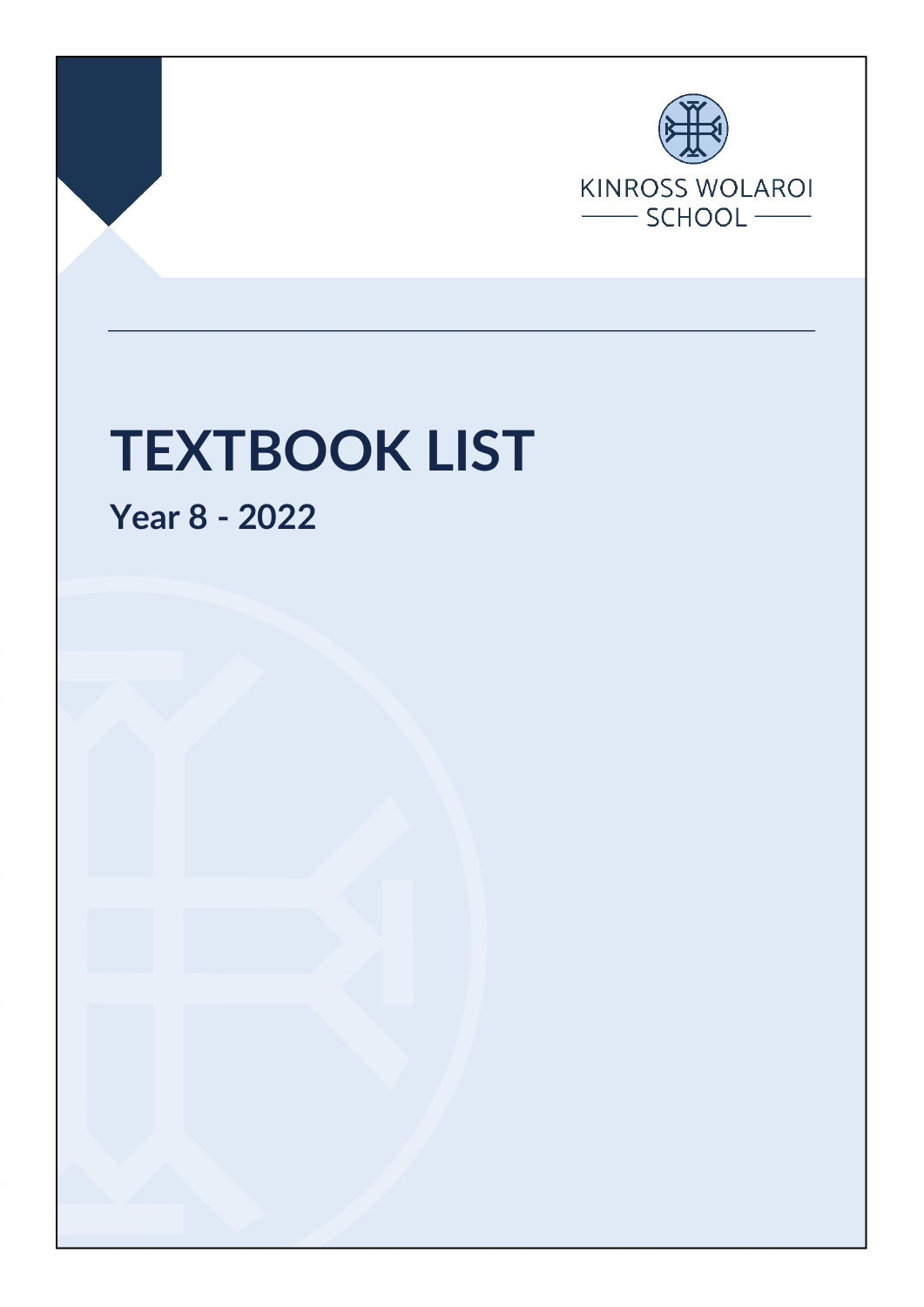# **KINROSS WOLAROI SCHOOL**

YEAR 8 - 2022 TEXTBOOK LIST

| <b>DESCRIPTION</b> | <b>AUTHOR</b> | <b>ISBN</b> |
|--------------------|---------------|-------------|
|                    |               |             |

| <b>ENGLISH</b>                                     |                  |               |
|----------------------------------------------------|------------------|---------------|
| Memorial (Lothian Picture Book) (Illus. Shaun Tan) | <b>Gary Crew</b> | 9780734417206 |
| Midsummer Nights Dream (Cambridge School) 4E       | Buckle (Ed)      | 9781107615458 |
| Private Peaceful (P/B)                             | Michael Morpurgo | 9780007486441 |

| <b>FRENCH</b>                    |              |               |
|----------------------------------|--------------|---------------|
| Pearson Quoi de Neuf? 2 SB/EB 2E | Comley et al | 9781488625817 |

| GEOGRAPHY - Please select one of the options below:          |                                 |               |
|--------------------------------------------------------------|---------------------------------|---------------|
| Oxford Insight NSW Geography Stage 4 Print & Digital         | Collins et al                   | 9780190304966 |
| <b>OR Digital ONLY option</b>                                |                                 |               |
| Digital Oxford Insight NSW Geography Stg 4 (2yr Access Code) | Order online through<br>Campion | DIGCODE304980 |

| <b>LATIN</b>     |  |
|------------------|--|
| No text required |  |

| MATHEMATICS 8MA1, 8MA2, 8MA3, 8MA4, 8MA5              |              |               |
|-------------------------------------------------------|--------------|---------------|
| Cambridge NSW Maths Yr8 Print & Digital 2E            | Palmer et al | 9781108466271 |
| If previously purchased in Year 7 2021, please retain |              |               |

| PDPHE            |  |
|------------------|--|
| No text required |  |

| <b>RELIGIOUS EDUCATION</b> |  |
|----------------------------|--|
| No text required           |  |

| <b>SCIENCE</b>              |               |               |
|-----------------------------|---------------|---------------|
| Pearson NSW Science 8 SB/EB | Rickard et al | 9781488656606 |

| TECHNOLOGY MANDATORY |  |
|----------------------|--|
| No text required     |  |

| <b>VISUAL ARTS</b> |  |
|--------------------|--|
| No text required   |  |